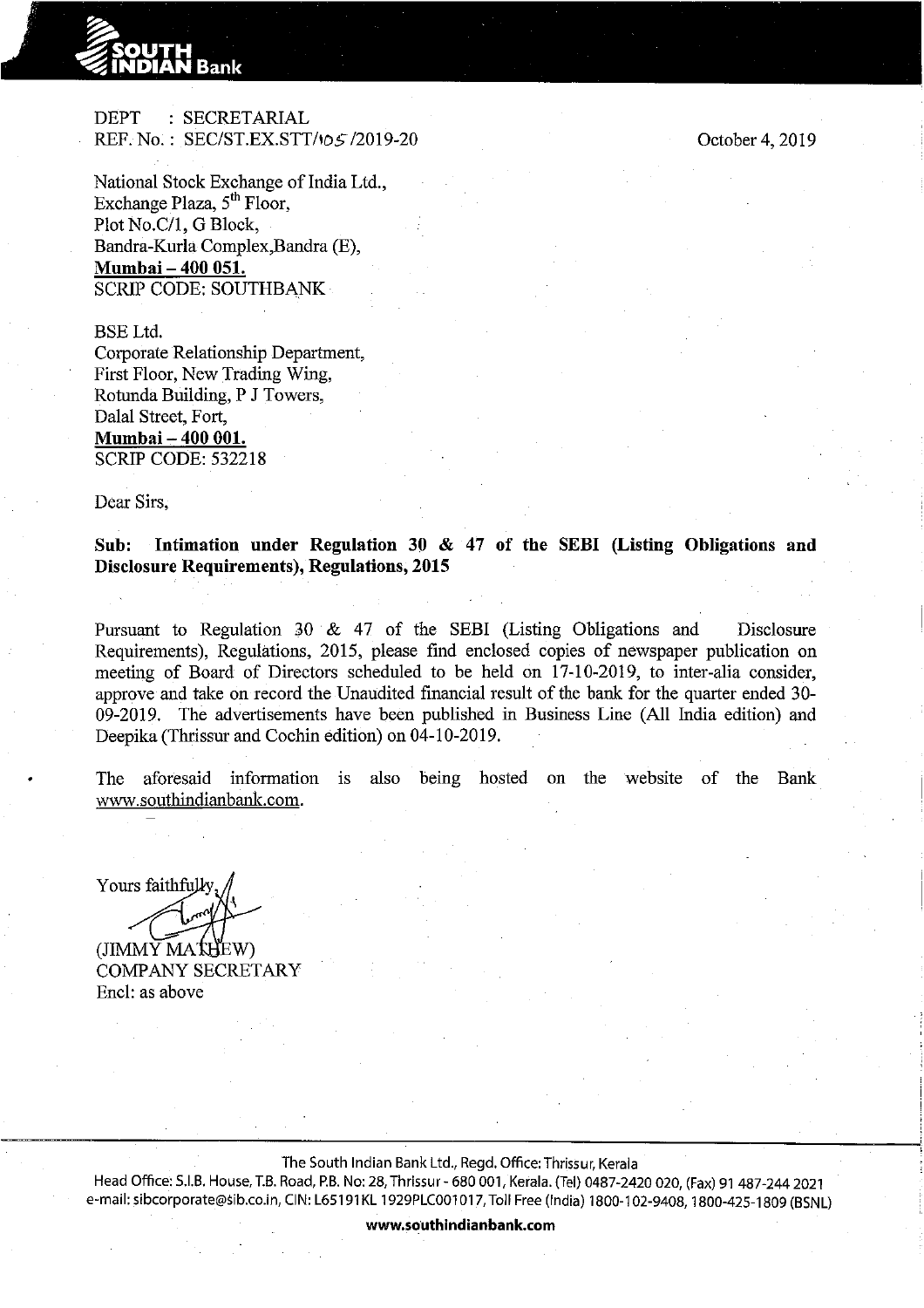### BUS IN ESS LINE

# GoPro unveils oProMax

Black', that promises better video stabilisation with HyperSmooth 2.0. This works In all · resolutions and frame rates. It features a new Boost mode and has in-app hori-<br>zon levelling.

The new imeWarp 2.0 features automatic rate adjustment and tap-control speed ramping. HEROS Black sports four digital lenses to easily select a field of view, Improved audio with enhanced wind suppression, customlsable mode pre-sets and a lighter, frameless design fea· turing folding mounting<br>fingers.

The new design makes Heros sleaker than Hero7 Black and 14 per cent lighter. The lens Is now 2x more Impact resistant and comes with optional tempered glass lens and and screen protectors. The new Hero· Black will cost  $\overline{\text{t}}$ 36,500 in

## Lantronix expands India operations

#### OUR BUREAU

Hyderabad, October 3 Lantronix Inc, a Nasdaq-listed firm that provides secure data access and management solutions for Internet of Things devices, has expanded its India operations by moving to a 18,000-sq ft facility at Cyber Pearl at Madhapur here.

The us-based firm, which has about 60 employees In Hyderabad, Is planning to fill its capacity of 130 seats in a year.<br>The firm, which made rev-

enues of \$48 million in 2018-19, has about 200 employees. "We hope to reach SSG million in the current financial year," Paul Pickle, President and CEO, Lantronix, said.

Talking to reporters after inaugurating the facility, he said the Americas contributed about 55 per cent to the revenues and Asia-Pacific re-

#### $EPITI0NS - 04-10-2019$  $\Delta$ ll

## Amur Lakshminarayanan named Tata Comm MD, CEO-designate

#### PR£55 TRUST Of INDIA

New Delhi, October 3 Digital infrastructure provider Tata Communications named Amur *S* Lakshminarayanan as Managing Director and Group Chief Executive Officer designate of the company.<br>"As MD and CEO-designate,

Lakshminarayanan will advise the interim management ations. Upon receipt of neces-

Thrissur<br>Date:03-10-2019

sary regulatory approvals, the<br>Board of Tata Communications will subsequently appoint Lakshminarayanan as the MD and CEO of Tata Communications," said a company<br>statement.

Lakshminarayanan comes with 35-year experience in a broad range of leadership roles across Industries and regions across the world, the company said in a statement.

| <b>OUTH<br/>NDIAN Bank</b><br>Experience Hart Generation Banking | The South Indian Bank Ltd.<br>CIN: L65191KL1929PLC001017<br>Regd. Office: SIB House, T.B. Road, Mission Quarters,<br>Thrissur-680 001, Phone :0487 2420020<br>Email: sibcorporate@sib.co.in (Website: www.southindianbank.com<br><b>NOTICE</b> |
|------------------------------------------------------------------|------------------------------------------------------------------------------------------------------------------------------------------------------------------------------------------------------------------------------------------------|
|                                                                  |                                                                                                                                                                                                                                                |
|                                                                  | Notice is hereby given pursuant to Regulation 29 read with Regulation 47 of SEBI                                                                                                                                                               |
|                                                                  | (Listing Obligations and Disclosure Requirements) Regulations 2015, that a                                                                                                                                                                     |
|                                                                  | Meeting of the Board of Directors of The South Indian Bank Limited, Thrissur, will                                                                                                                                                             |
|                                                                  | be held on Thursday, the 17th October, 2019, inter-alia to consider, approve and                                                                                                                                                               |
|                                                                  | take on record the unaudited Financial Results of the Bank for the quarter ended                                                                                                                                                               |
|                                                                  |                                                                                                                                                                                                                                                |
|                                                                  | 30th September, 2019. Investors may also refer to the websites:                                                                                                                                                                                |
|                                                                  | www.southindianbank.com, www.nseindia.com, www.bseindia.com                                                                                                                                                                                    |

By Order of the Board<br>
Sd/-<br>
(JIMMY MATHEW)<br>
COMPANY SECRETARY